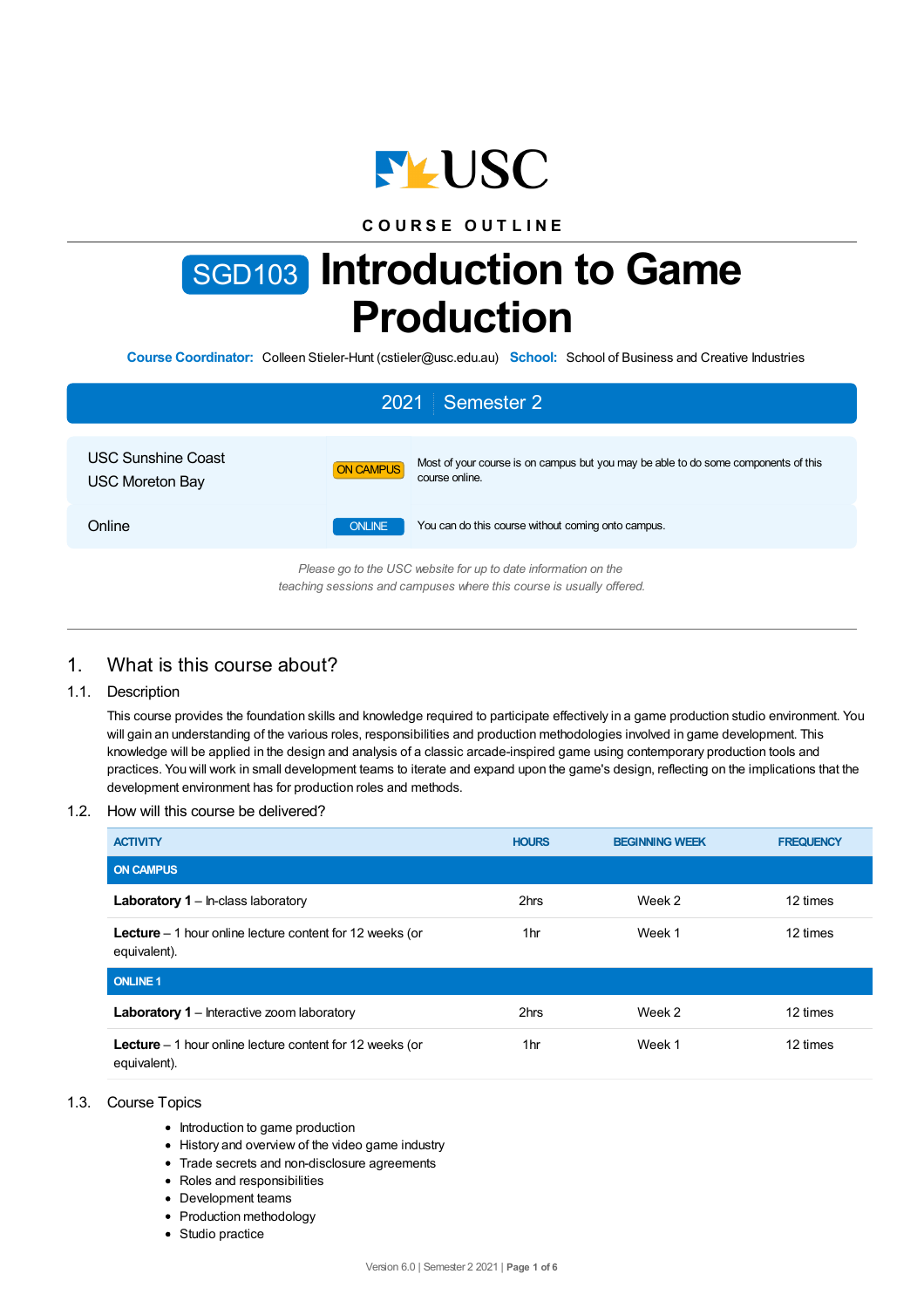# 2. What level is this course?

#### 100 Level (Introductory)

Engaging with discipline knowledge and skills at foundational level, broad application of knowledge and skills in familiar contexts and with support. Limited or no prerequisites. Normally, associated with the first full-time study year of an undergraduate program.

# 3. What is the unit value of this course?

12 units

# 4. How does this course contribute to my learning?

|                  | <b>COURSE LEARNING OUTCOMES</b>                                                                                              | <b>GRADUATE QUALITIES</b>                                                 |
|------------------|------------------------------------------------------------------------------------------------------------------------------|---------------------------------------------------------------------------|
|                  | On successful completion of this course, you should be able to                                                               | Completing these tasks<br>successfully will contribute to<br>you becoming |
|                  | Develop historical digital games accounting for games design context, game structure, and<br>broader impact.                 | Creative and critical thinker<br>Engaged                                  |
| $\overline{2}$   | Analyse how elements of games and teams work together to create engaging player experiences.                                 | Creative and critical thinker<br>Sustainability-focussed                  |
| $\left(3\right)$ | Extend on an existing classic game design and communicate your game design to a lay audience<br>and a professional audience. | Knowledgeable<br>Empowered                                                |

# 5. Am Ieligible to enrol in this course?

Refer to the USC [Glossary](https://www.usc.edu.au/about/policies-and-procedures/glossary-of-terms-for-policy-and-procedures) of terms for definitions of "pre-requisites, co-requisites and anti-requisites".

- 5.1. Pre-requisites
	- Not applicable
- 5.2. Co-requisites

Not applicable

5.3. Anti-requisites

Not applicable

#### 5.4. Specific assumed prior knowledge and skills (where applicable)

You need to be computer literate, have experience in online research and have skills in using text editing and presentation software.

## 6. How am Igoing to be assessed?

6.1. Grading Scale

Standard Grading (GRD)

High Distinction (HD), Distinction (DN), Credit (CR), Pass (PS), Fail (FL).

6.2. Details of early feedback on progress

Students will receive weekly feedback during workshops, starting in week 1, to strengthen their understanding of game design. Feedback given will be formative in nature, helping to scaffold learning toward the final product.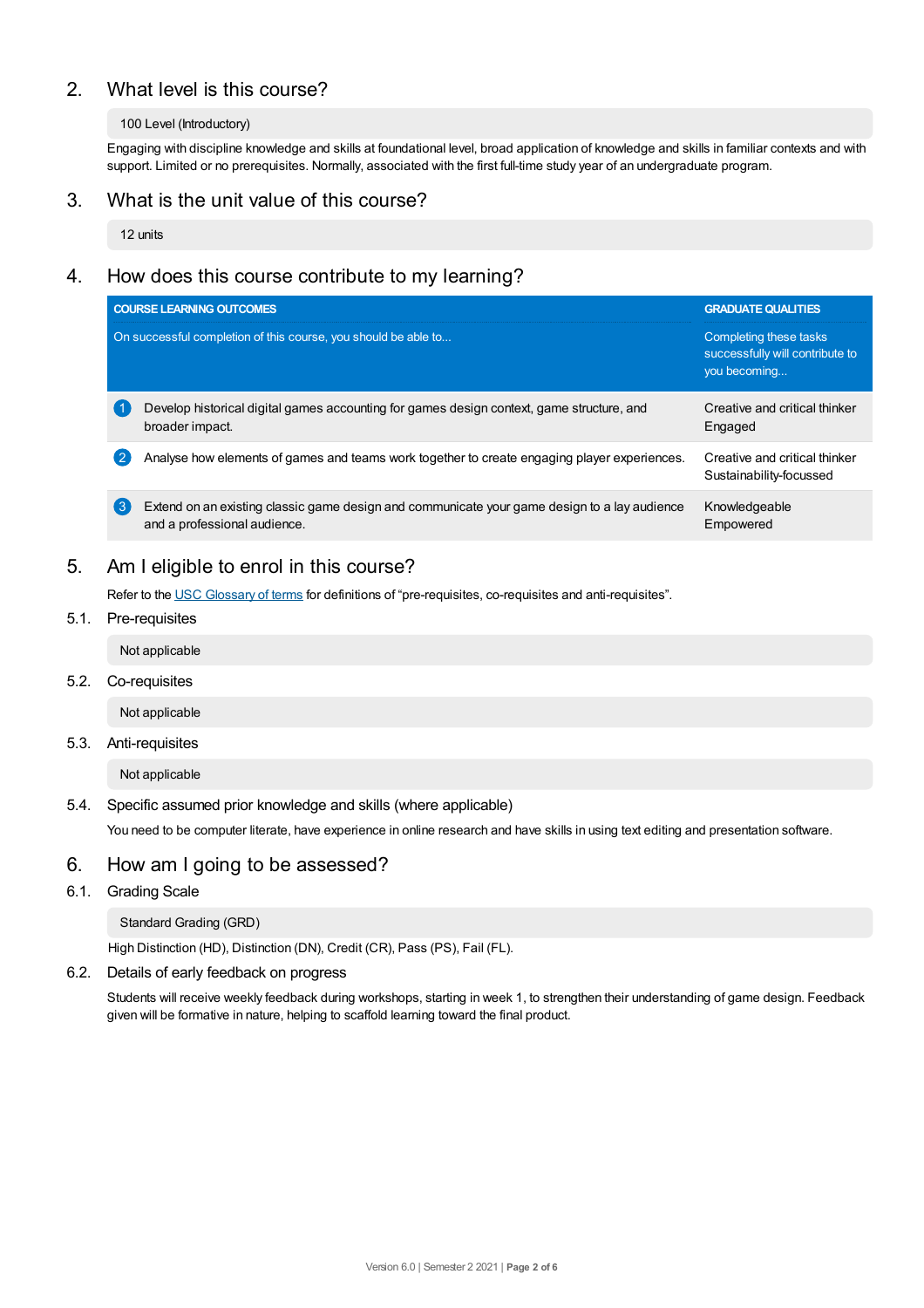## 6.3. Assessment tasks

| <b>DELIVERY</b><br><b>MODE</b> | <b>TASK</b><br>NO. | <b>ASSESSMENT</b><br><b>PRODUCT</b>       | <b>INDIVIDUAL</b><br><b>OR GROUP</b> | <b>WEIGHTING</b><br>$\frac{9}{6}$ | <b>WHAT IS THE</b><br><b>DURATION /</b><br><b>LENGTH?</b> | <b>WHEN SHOULD I</b><br><b>SUBMIT?</b>          | <b>WHERE SHOULD I</b><br><b>SUBMIT IT?</b> |
|--------------------------------|--------------------|-------------------------------------------|--------------------------------------|-----------------------------------|-----------------------------------------------------------|-------------------------------------------------|--------------------------------------------|
| All                            | 1                  | Artefact - Creative.<br>and Written Piece | Individual                           | 30%                               | $1500$ words<br>(equivalence)                             | Throughout teaching<br>period (refer to Format) | In Class                                   |
| All                            | 2                  | Oral                                      | Individual<br>and Group              | 35%                               | 2000 words<br>(equivalence)                               | Refer to Format                                 | Online Assignment<br>Submission            |
| All                            | 3                  | Artefact - Creative                       | Individual<br>and Group              | 35%                               | Digital<br>prototype                                      | Week 13                                         | Online Assignment<br>Submission            |

## **All - Assessment Task 1:** Classic Game Development

| <b>GOAL:</b>     | Students are tasked to create and develop a minimum of two classic arcade-inspired games using contemporary support<br>material, production tools, and practices.                                                                                                                                                                                                                                                                                                                                                                                                                                             |                                                                                                                       |                                     |  |
|------------------|---------------------------------------------------------------------------------------------------------------------------------------------------------------------------------------------------------------------------------------------------------------------------------------------------------------------------------------------------------------------------------------------------------------------------------------------------------------------------------------------------------------------------------------------------------------------------------------------------------------|-----------------------------------------------------------------------------------------------------------------------|-------------------------------------|--|
| <b>PRODUCT:</b>  | Artefact - Creative, and Written Piece                                                                                                                                                                                                                                                                                                                                                                                                                                                                                                                                                                        |                                                                                                                       |                                     |  |
| <b>FORMAT:</b>   | This assessment has two parts:<br>a) Creative artefact: including the completion of a minimum of two classic arcade-inspired game from the list below:<br>- Horizontal Platformer Game (origins: Jump Bug 1981)<br>- Time Attack Racing Game (origins: Pole Position 1982/Outrun 1986)<br>- Vertical Platformer Game (origins: Donkey Kong 1981/Frogger 1981)<br>- Maze Game (origins: Pac-Man 1980)<br>- Vertical Shooter (origins Spacewar!/Space Invaders)<br>b) Written Piece: including a post-mortem of the experience developing the classic arcade-inspired games and evidence<br>of problem solving. |                                                                                                                       |                                     |  |
|                  |                                                                                                                                                                                                                                                                                                                                                                                                                                                                                                                                                                                                               |                                                                                                                       |                                     |  |
| <b>CRITERIA:</b> | No.                                                                                                                                                                                                                                                                                                                                                                                                                                                                                                                                                                                                           |                                                                                                                       | <b>Learning Outcome</b><br>assessed |  |
|                  | 1                                                                                                                                                                                                                                                                                                                                                                                                                                                                                                                                                                                                             | Use contemporary game develop software to create game experiences                                                     | $\overline{1}$                      |  |
|                  | 2                                                                                                                                                                                                                                                                                                                                                                                                                                                                                                                                                                                                             | Complete a minimum of two arcade prototypes, meeting deadlines, and contributing to<br>consultations and discussions. | 02                                  |  |

#### **All - Assessment Task 2:** Pitch/Presentation

| <b>GOAL:</b>    | Many new game designs are inspired by the classics. For this assessment you must draw on the games developed for<br>assessment 1 to pitch a new feature or modification.                                                              |
|-----------------|---------------------------------------------------------------------------------------------------------------------------------------------------------------------------------------------------------------------------------------|
| <b>PRODUCT:</b> | Oral                                                                                                                                                                                                                                  |
| <b>FORMAT:</b>  | Presentation (F2F or Recorded Online):                                                                                                                                                                                                |
|                 | You are required to pitch potential modifications that could be made to one of the arcade-inspired games development in<br>Assessment Task 1. Describe what you think you could do to improve the game and how you would go about it. |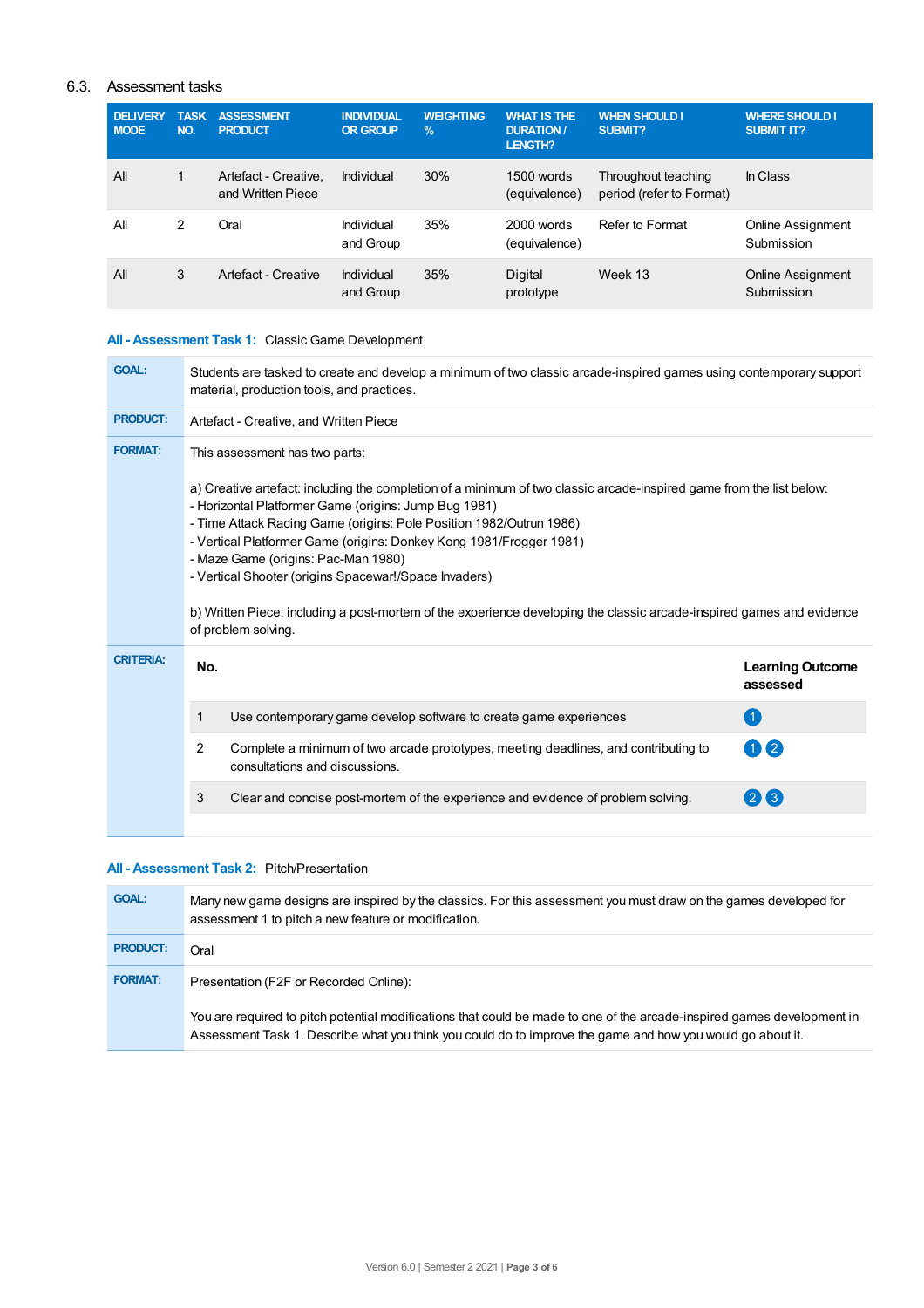| <b>CRITERIA:</b> | No. |                                                                                                                                                                                                                               | <b>Learning Outcome</b><br>assessed |
|------------------|-----|-------------------------------------------------------------------------------------------------------------------------------------------------------------------------------------------------------------------------------|-------------------------------------|
|                  |     | Clearly conveying ideas, following presentation requirements, and engaging the audience.                                                                                                                                      | 02                                  |
|                  | 2   | Demonstrated understanding of historical game design concepts                                                                                                                                                                 |                                     |
|                  | 3   | Identifying an arcade game to modify, identifying origins of the arcade game, conducting a<br>market analysis, elaborating on potential designs, identifying player experience goal, and<br>identifying preferred discipline. | 26                                  |
|                  | 4   | Design a game feature suitable for the player experience goal, target audience                                                                                                                                                | $(1)$ $(3)$                         |
|                  |     |                                                                                                                                                                                                                               |                                     |

#### **All - Assessment Task 3:** Arcade Inspired Game

| <b>GOAL:</b>     | Students are tasked to work in a team of 3-4 to modify, remix or build upon one of the chosen arcade-inspired game<br>developed for Assessment Task 1                                                                                                                      |                                                                                                          |                                     |  |  |
|------------------|----------------------------------------------------------------------------------------------------------------------------------------------------------------------------------------------------------------------------------------------------------------------------|----------------------------------------------------------------------------------------------------------|-------------------------------------|--|--|
| <b>PRODUCT:</b>  | Artefact - Creative                                                                                                                                                                                                                                                        |                                                                                                          |                                     |  |  |
| <b>FORMAT:</b>   | Professional/Industry format: Students are tasked to work in a team of 3-4 to modify, remix or build upon one of the chosen<br>arcade-inspired game developed for Assessment Task 1. Final game will be an executable file submitted on the learning<br>management system. |                                                                                                          |                                     |  |  |
| <b>CRITERIA:</b> | No.                                                                                                                                                                                                                                                                        |                                                                                                          | <b>Learning Outcome</b><br>assessed |  |  |
|                  | 1                                                                                                                                                                                                                                                                          | Developed a video game slice suitable for demonstrating the key features of the game.                    | $\bigcirc$                          |  |  |
|                  | 2                                                                                                                                                                                                                                                                          | Collaborate in a team to develop a game suitable for the player experience goal, target<br>audience.     | $\left( 2\right)$                   |  |  |
|                  | 3                                                                                                                                                                                                                                                                          | Use of appropriate production management tools, meeting deadlines, and contributing to<br>consultations. | $\mathbf{\Omega}$                   |  |  |
|                  | 4                                                                                                                                                                                                                                                                          | Demonstrated an organised and ongoing individual contribution to the project.                            |                                     |  |  |
|                  |                                                                                                                                                                                                                                                                            |                                                                                                          |                                     |  |  |

# 7. Directed study hours

A 12-unit course will have total of 150 learning hours which will include directed study hours (including online if required), self-directed learning and completion of assessable tasks. Directed study hours may vary by location. Student workload is calculated at 12.5 learning hours per one unit.

# 8. What resources do I need to undertake this course?

Please note: Course information, including specific information of recommended readings, learning activities, resources, weekly readings, etc. are available on the course Blackboard site– Please log in as soon as possible.

8.1. Prescribed text(s) or course reader

There are no required/recommended resources for this course.

8.2. Specific requirements

Not applicable

## 9. How are risks managed in this course?

Health and safety risks for this course have been assessed as low. It is your responsibility to review course material, search online, discuss with lecturers and peers and understand the health and safety risks associated with your specific course of study and to familiarise yourself with the University's general health and safety principles by reviewing the online [induction](https://online.usc.edu.au/webapps/blackboard/content/listContentEditable.jsp?content_id=_632657_1&course_id=_14432_1) training for students, and following the instructions of the University staff.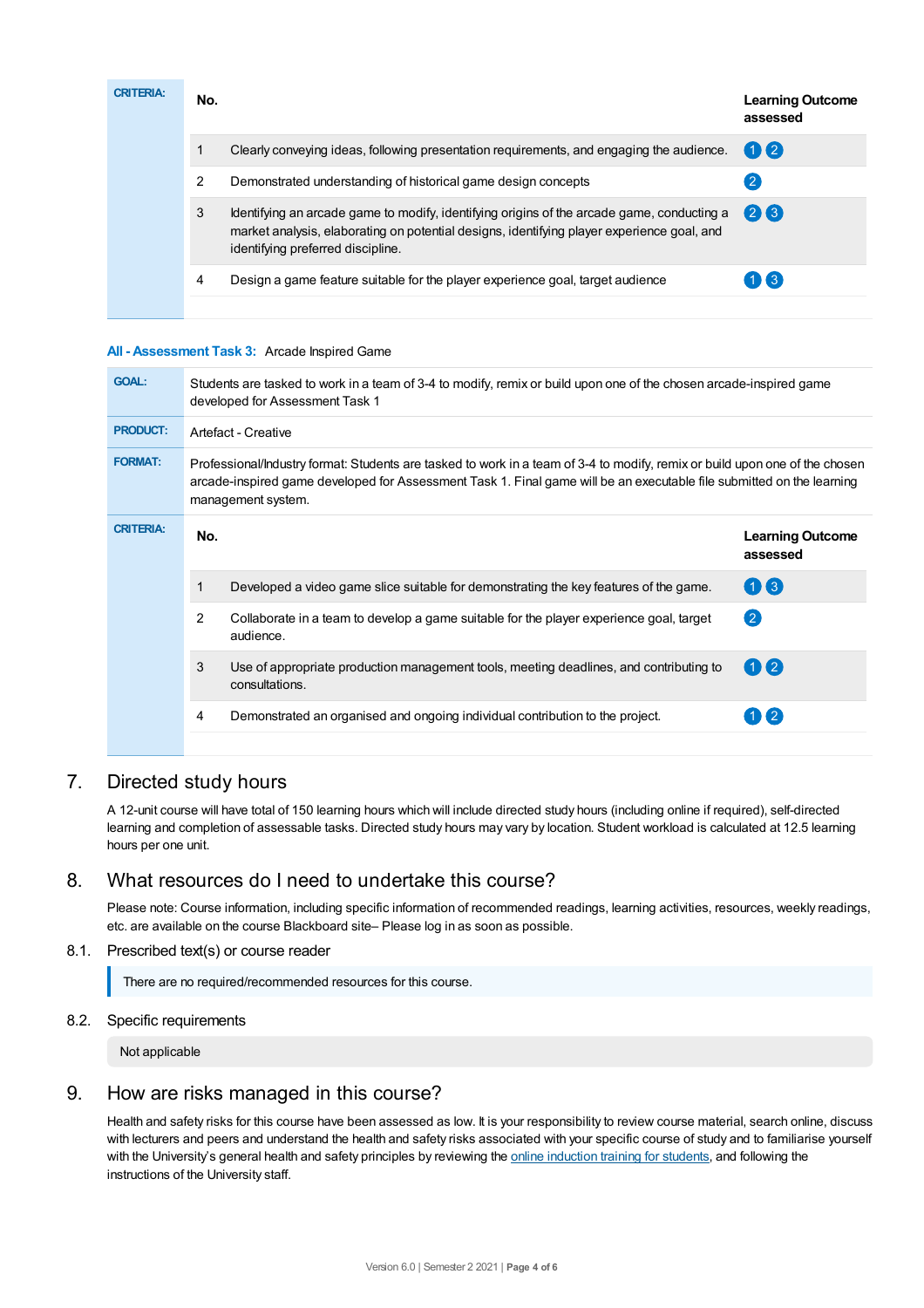# 10. What administrative information is relevant to this course?

#### 10.1. Assessment: Academic Integrity

Academic integrity is the ethical standard of university participation. It ensures that students graduate as a result of proving they are competent in their discipline. This is integral in maintaining the value of academic qualifications. Each industry has expectations and standards of the skills and knowledge within that discipline and these are reflected in assessment.

Academic integrity means that you do not engage in any activity that is considered to be academic fraud; including plagiarism, collusion or outsourcing any part of any assessment item to any other person. You are expected to be honest and ethical by completing all work yourself and indicating in your work which ideas and information were developed by you and which were taken from others. You cannot provide your assessment work to others.You are also expected to provide evidence of wide and critical reading, usually by using appropriate academic references.

In order to minimise incidents of academic fraud, this course may require that some of its assessment tasks, when submitted to Blackboard, are electronically checked through SafeAssign. This software allows for text comparisons to be made between your submitted assessment item and all other work that SafeAssign has access to.

#### 10.2. Assessment: Additional Requirements

Eligibility for Supplementary Assessment

Your eligibility for supplementary assessment in a course is dependent of the following conditions applying:

The final mark is in the percentage range 47% to 49.4% The course is graded using the Standard Grading scale You have not failed an assessment task in the course due to academic misconduct

#### 10.3. Assessment: Submission penalties

Late submission of assessment tasks may be penalised at the following maximum rate:

- 5% (of the assessment task's identified value) per day for the first two days from the date identified as the due date for the assessment task.

- 10% (of the assessment task's identified value) for the third day - 20% (of the assessment task's identified value) for the fourth day and subsequent days up to and including seven days from the date identified as the due date for the assessment task. - A result of zero is awarded for an assessment task submitted after seven days from the date identified as the due date for the

assessment task. Weekdays and weekends are included in the calculation of days late. To request an extension you must contact your course coordinator to negotiate an outcome.

#### 10.4. Study help

For help with course-specific advice, for example what information to include in your assessment, you should first contact your tutor, then your course coordinator, if needed.

If you require additional assistance, the Learning Advisers are trained professionals who are ready to help you develop a wide range of academic skills. Visit the Learning [Advisers](https://www.usc.edu.au/current-students/student-support/academic-and-study-support/learning-advisers) web page for more information, or contact Student Central for further assistance: +61 7 5430 2890 or [studentcentral@usc.edu.au](mailto:studentcentral@usc.edu.au).

#### 10.5. Wellbeing Services

Student Wellbeing provide free and confidential counselling on a wide range of personal, academic, social and psychological matters, to foster positive mental health and wellbeing for your academic success.

To book a confidential appointment go to [Student](https://studenthub.usc.edu.au/) Hub, email [studentwellbeing@usc.edu.au](mailto:studentwellbeing@usc.edu.au) or call 07 5430 1226.

#### 10.6. AccessAbility Services

Ability Advisers ensure equal access to all aspects of university life. If your studies are affected by a disability, learning disorder mental health issue,, injury or illness, or you are a primary carer for someone with a disability or who is considered frail and aged, [AccessAbility](https://www.usc.edu.au/learn/student-support/accessability-services/documentation-requirements) Services can provide access to appropriate reasonable adjustments and practical advice about the support and facilities available to you throughout the University.

To book a confidential appointment go to [Student](https://studenthub.usc.edu.au/) Hub, email [AccessAbility@usc.edu.au](mailto:AccessAbility@usc.edu.au) or call 07 5430 2890.

#### 10.7. Links to relevant University policy and procedures

For more information on Academic Learning & Teaching categories including:

- Assessment: Courses and Coursework Programs
- Review of Assessment and Final Grades
- Supplementary Assessment
- Administration of Central Examinations
- Deferred Examinations
- Student Academic Misconduct
- Students with a Disability

Visit the USC website: <http://www.usc.edu.au/explore/policies-and-procedures#academic-learning-and-teaching>